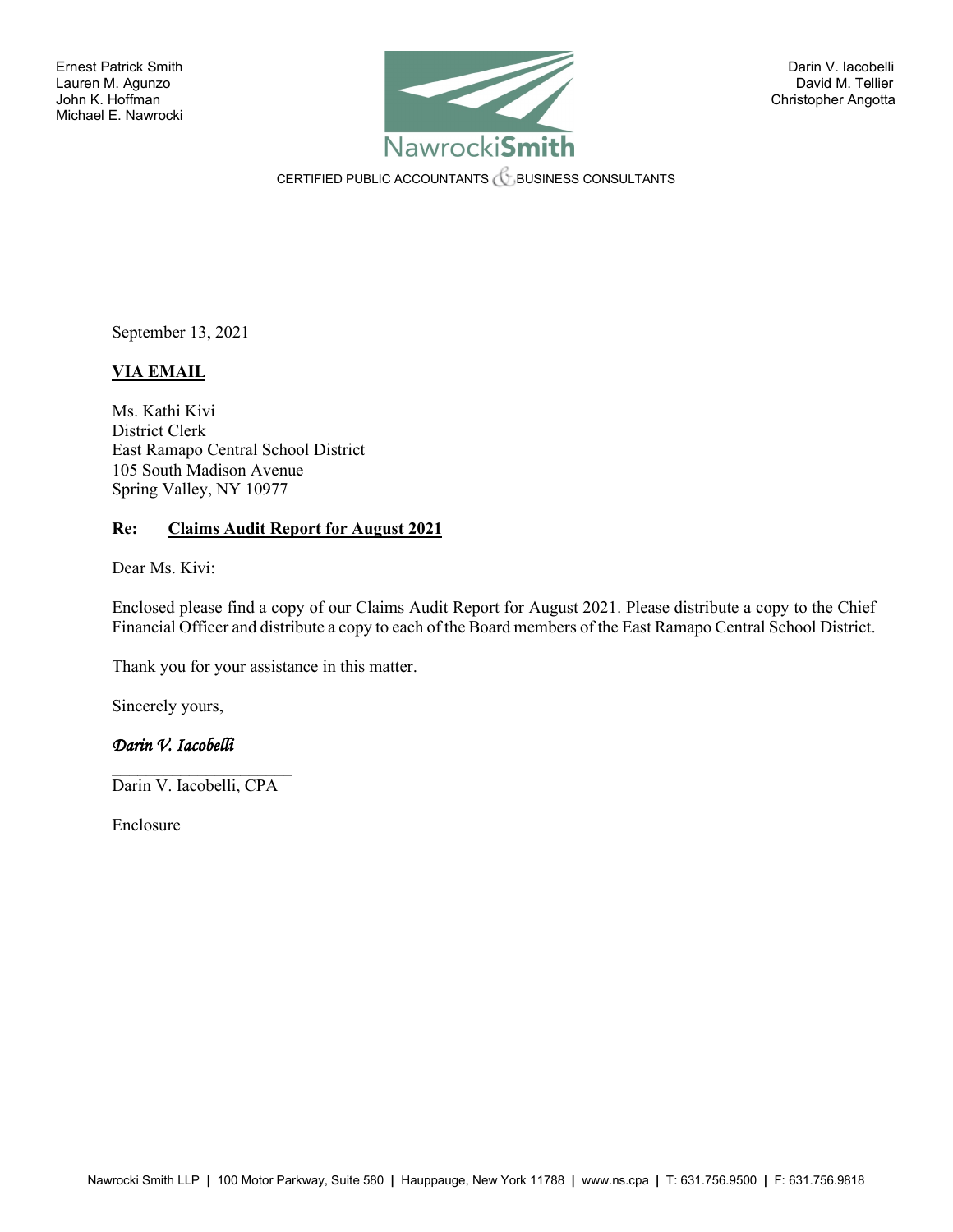

CERTIFIED PUBLIC ACCOUNTANTS  $\mathcal C$  business consultants

September 13, 2021

# **VIA EMAIL**

Board of Education East Ramapo Central School District 105 South Madison Avenue Spring Valley, NY 10977

#### *Re: Claims Audit Report for the Month of August 1, 2021 through August 31, 2021*

Board of Education:

We have completed our claims auditing services to the East Ramapo Central School District covering the time period of August 1, 2021 through August 31, 2021. The services we performed, as outlined within our proposal, include reviewing all claims against the District. The purpose of this report is to update the Board of Education on work performed to date, our findings, and recommendations.

For ease of reference we have categorized the remainder of this report as follow:

## **Claims Audit Services**

## **Exhibits**

## **CLAIMS AUDIT SERVICES**

The claims audit services performed on each claim against the District consisted of:

- 1. Verification of the accuracy of invoices and claim forms.
- 2. Ensuring proper approval of all purchases; checking that purchases constitute legal expenses of the school district.
- 3. Determining that purchase orders have been issued in accordance with Board of Education policy, and applicable state law.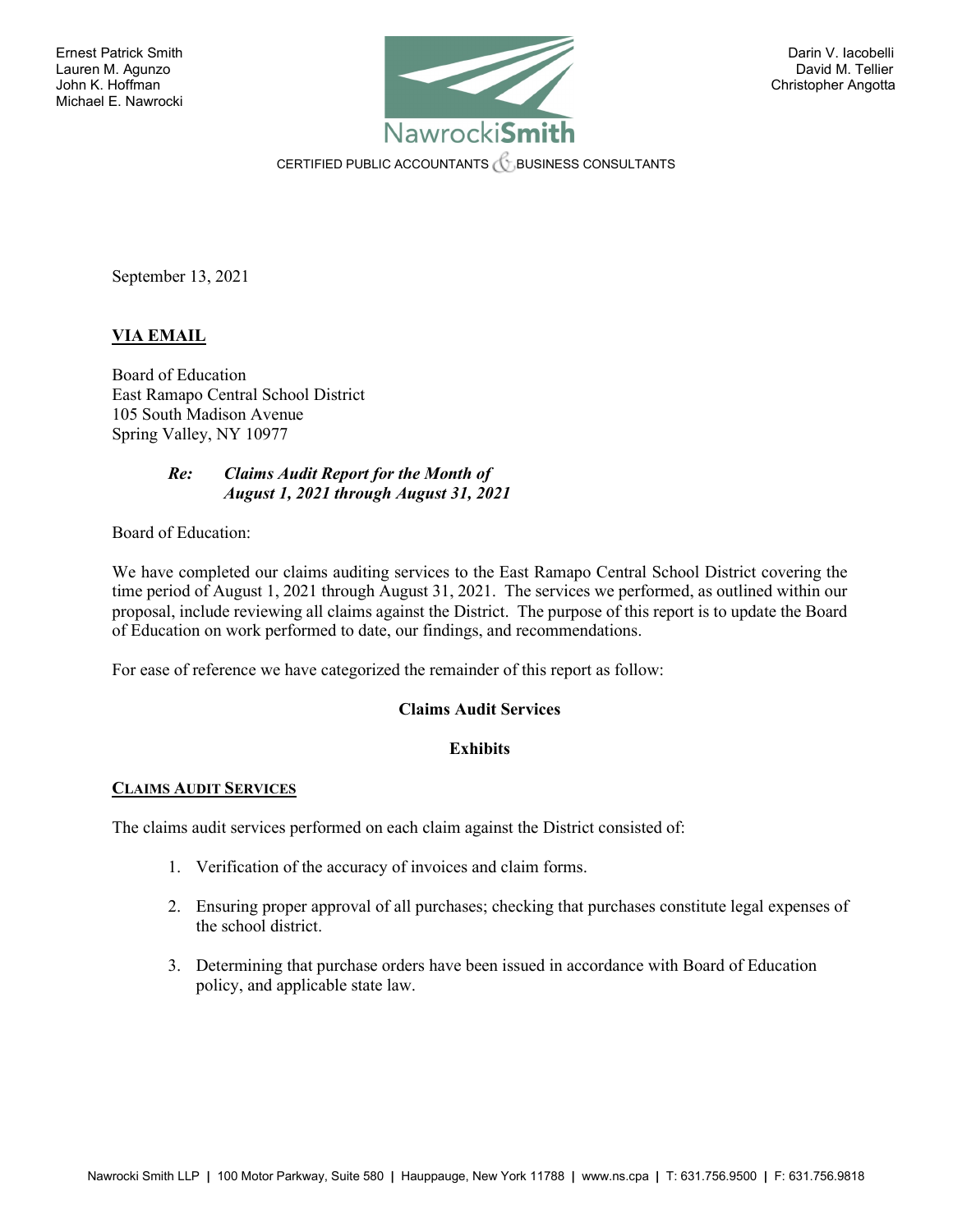# Nawrocki**Smith**

*Board of Education East Ramapo Central School District September 13, 2021 Page 2*

#### *Re: Claims Audit Report for the Month of August 1, 2021 through August 31, 2021*

- 4. Comparison of invoices or claims with previously approved contracts.
- 5. Reviewing price extensions, claiming of applicable discounts, inclusion of shipping and freight charges.
- 6. Approving all charges that are presented for payment which are supported with documentary evidence indicating compliance with all pertinent laws, policies and regulations.

Over the time period of August 1, 2021 through August 31, 2021 we have audited **358** claims against the District in the amount of **\$26,353,983.39** (See attached Exhibit I). We made inquiries and/or observations into **50** claims in the amount of **\$5,026,263.80**. It should be noted that currently, there are no outstanding inquiries in regard to the audit of claims made against the District for the period of July 1, 2021 through August 31, 2021. We have summarized the inquiries and/or observations as well as the resolutions within Exhibit II.

Please note that for comparative purposes, we have attached Exhibit II – "Summary of Inquiries/Resolutions" for each of the prior months, if applicable.

We trust that the foregoing comments are clear. If you have any questions or you would like to discuss this matter further, please contact me at 631-756-9500.

Very truly yours,

*Nawrocki Smith LLP*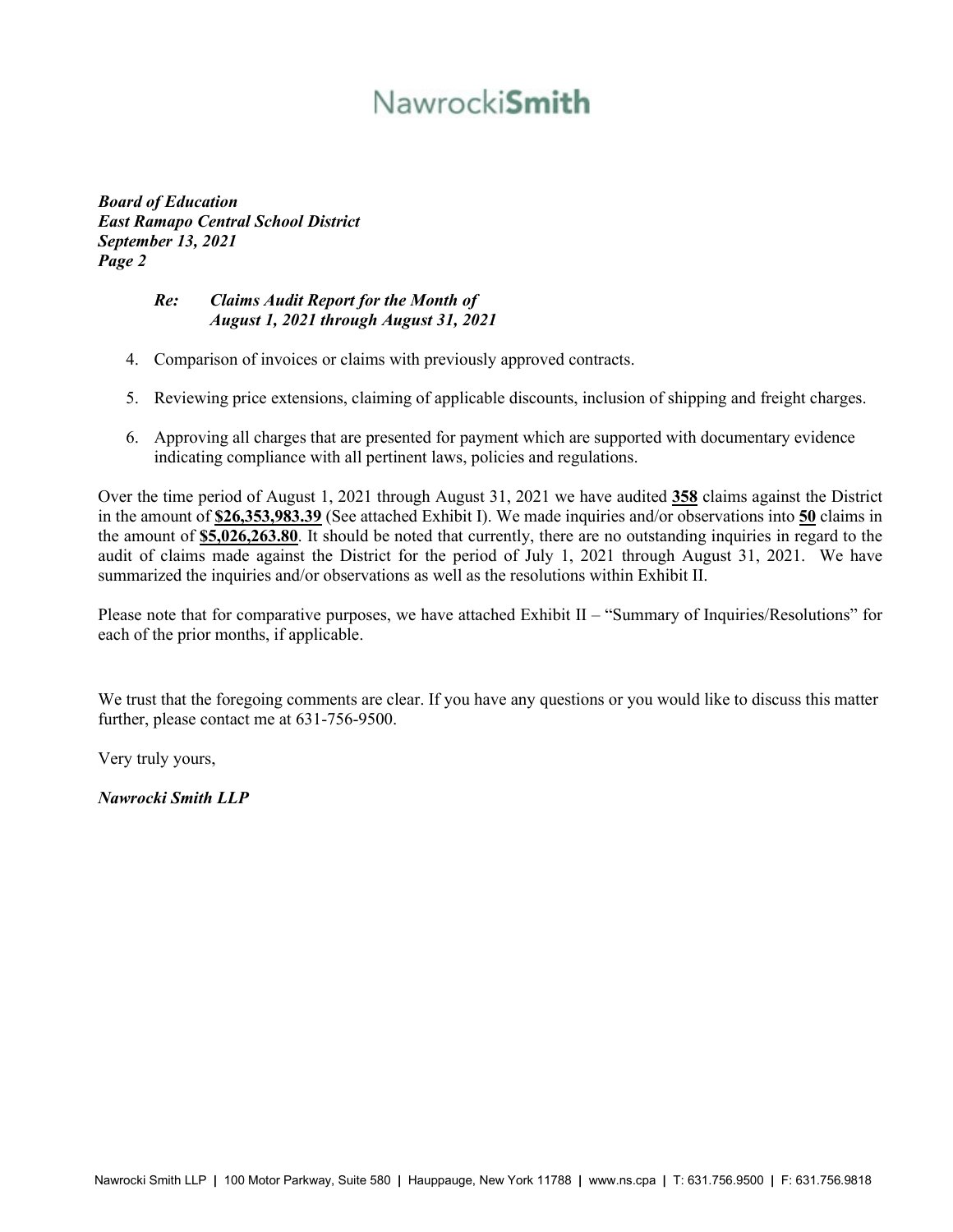| Claims Audit Bv Fund                       | Legend:         |                                          |
|--------------------------------------------|-----------------|------------------------------------------|
| <b>East Ramapo Central School District</b> | A - General     | H - Capital                              |
| <b>Exhibit I</b>                           |                 | $C$ - School Lunch $TA$ - Trust & Agency |
| August 2021                                | F - Special Aid | CM - Scholarship                         |

| <b>Check Date</b> | <b>Audit Date</b> | Warrant# | Fund | # of          | \$ Value of Checks # of Inquiries |    | \$ Value of      | # of Resolved    | # of Outstanding         | <b>Check Sequence</b>        |
|-------------------|-------------------|----------|------|---------------|-----------------------------------|----|------------------|------------------|--------------------------|------------------------------|
|                   |                   |          |      | <b>Checks</b> |                                   |    | <b>Inquiries</b> | <b>Inquiries</b> | <b>Inquiries</b>         |                              |
| 08/04/21          | 08/04/21          | 14       |      | 28            | 4,082,712.26                      |    | 1.815.611.44     |                  | $\overline{\phantom{a}}$ | 419548-419575                |
| 08/04/21          | 08/04/21          | 15       |      | 98            | 3.423.637.99                      |    | 820,930.37       |                  | $\overline{\phantom{a}}$ | 419544-419547: 419576-419669 |
| 08/04/21          | 08/04/21          | 13       |      |               | 560,115.19                        |    | 6,036.75         |                  | $\overline{\phantom{a}}$ | 16496-16498                  |
| 08/04/21          | 08/04/21          | 12       |      | 46            | .337,056.85                       |    | 26,155.63        |                  | $\overline{\phantom{0}}$ | 54555-54600                  |
| 08/04/21          | 08/04/21          | 10       |      |               | 24,889.04                         |    | 21,939.17        |                  | $\overline{\phantom{a}}$ | 427-428                      |
| 08/04/21          | 08/04/21          |          | TA   |               | 50,987.62                         |    |                  |                  |                          | 37547                        |
| <b>TOTAL</b>      |                   |          |      | 178           | 9.479.398.95                      | 28 | 2,690,673.36     | 28               |                          |                              |

| <b>Check Date</b> | <b>Audit Date</b> | Warrant# | Fund | # of<br><b>Checks</b> | Value of Checks # of Inquiries | \$ Value of<br><b>Inquiries</b> | # of Resolved<br><b>Inquiries</b> | # of Outstanding<br><b>Inquiries</b> | Check Sequence |
|-------------------|-------------------|----------|------|-----------------------|--------------------------------|---------------------------------|-----------------------------------|--------------------------------------|----------------|
| 08/11/21          | 08/11/21          | 19       |      |                       | 122,009.26                     |                                 |                                   |                                      | 419670         |
| 08/11/21          | 08/11/21          |          |      |                       | 1.960.443.58                   | .646.14                         |                                   | -                                    | 419671-419703  |
| 08/11/21          | 08/11/21          | 20       |      |                       | 18,329.76                      |                                 | $\overline{\phantom{a}}$          |                                      | 16499          |
| 08/11/21          | 08/11/21          | 18       |      |                       | 407,191.99                     |                                 |                                   |                                      | 54601-54611    |
| <b>TOTAL</b>      |                   |          |      | 46                    | 2,507,974.59                   | 1.646.14                        |                                   |                                      |                |

| <b>Check Date</b> | <b>Audit Date</b> | Warrant# | Fund      | $#$ of        | <b>S</b> Value of Checks # of Inquiries |    | \$ Value of      | # of Resolved            | # of Outstanding         | <b>Check Sequence</b> |
|-------------------|-------------------|----------|-----------|---------------|-----------------------------------------|----|------------------|--------------------------|--------------------------|-----------------------|
|                   |                   |          |           | <b>Checks</b> |                                         |    | <b>Inquiries</b> | <b>Inquiries</b>         | <b>Inquiries</b>         |                       |
| 08/17/21          | 08/25/21          | 22       |           |               | 47,095.11                               |    |                  |                          |                          | 419704-419710         |
| 08/25/21          | 08/25/21          | 24       |           |               | 1.448.236.05                            |    | 1,430,650.05     |                          | $\overline{\phantom{a}}$ | 419711-419712         |
| 08/25/21          | 08/25/21          | 29       |           | 89            | 5.564.884.96                            | 10 | 363,454.13       | 10                       | $\overline{\phantom{a}}$ | 419713-419801         |
| 08/25/21          | 08/25/21          | 30       |           |               | 3,903,559.65                            |    |                  | $\overline{\phantom{a}}$ |                          | Wire                  |
| 08/25/21          | 08/25/21          | 26       | $\sim$    |               | 448,853.34                              |    | 448,853.34       |                          | $\overline{\phantom{0}}$ | 16500                 |
| 08/25/21          | 08/25/21          | 25       | <b>CM</b> |               | 1.100.00                                |    |                  | $\overline{\phantom{a}}$ | $\overline{\phantom{a}}$ | 2650-2652             |
| 08/25/21          | 08/25/21          | 23       |           | 26            | 846,754.53                              | n  | 38,859.27        |                          |                          | 54612-54637           |
| 08/25/21          | 08/25/21          | 28       |           |               | 561,483.88                              |    | 52,127.51        |                          |                          | 429-430               |
| 08/25/21          | 08/25/21          |          | <b>TA</b> |               | 662.40                                  |    |                  |                          |                          | 37553                 |
| <b>TOTAL</b>      |                   |          |           | 132           | 12,822,629.92                           | 19 | 2.333.944.30     | 19                       |                          |                       |

| <b>Check Date</b> | Audit Date | Warrant# | Fund | # of<br><b>Checks</b> | Value of Checks | # of Inquiries |  | # of Resolved<br>Inauiries | # of Outstanding<br><b>Inquiries</b> | <b><i>Check Sequence</i></b> |
|-------------------|------------|----------|------|-----------------------|-----------------|----------------|--|----------------------------|--------------------------------------|------------------------------|
| 08/30/2           | 08/30/21   | ے ر      |      |                       | 1.543.979.93    |                |  |                            |                                      | 419802: Wire                 |
| <b>TOTAL</b>      |            |          |      |                       | .543.979.93     |                |  |                            |                                      |                              |
|                   |            |          |      |                       |                 |                |  |                            |                                      |                              |

**358 \$ 26,353,983.39 50 \$ 5,026,263.80 50 - GRAND TOTAL**

| <b>Check Date</b> | <b>Pavroll Run</b><br>Date | Warrant# | Fund | # of<br><b>Checks</b> | Value of Checks | # of Inquiries | <sup><i><b>v</b></i> Value of </sup><br>$\sim$<br>Inquiries | # of Resolved<br>Inquiries | # of Outstanding<br>Inquiries | Check Sequence     |
|-------------------|----------------------------|----------|------|-----------------------|-----------------|----------------|-------------------------------------------------------------|----------------------------|-------------------------------|--------------------|
| 08/09/21          | 08/09/21                   | 10       | .    |                       | 21,042.80       |                |                                                             |                            |                               | Wires              |
| 08/13/21          | 08/13/2!                   |          |      |                       | 421,983.75      |                |                                                             |                            |                               | 37548-37552: Wires |
|                   | <b>TOTAL</b>               |          |      |                       | 443,026.55      |                | $\sim$                                                      |                            |                               |                    |